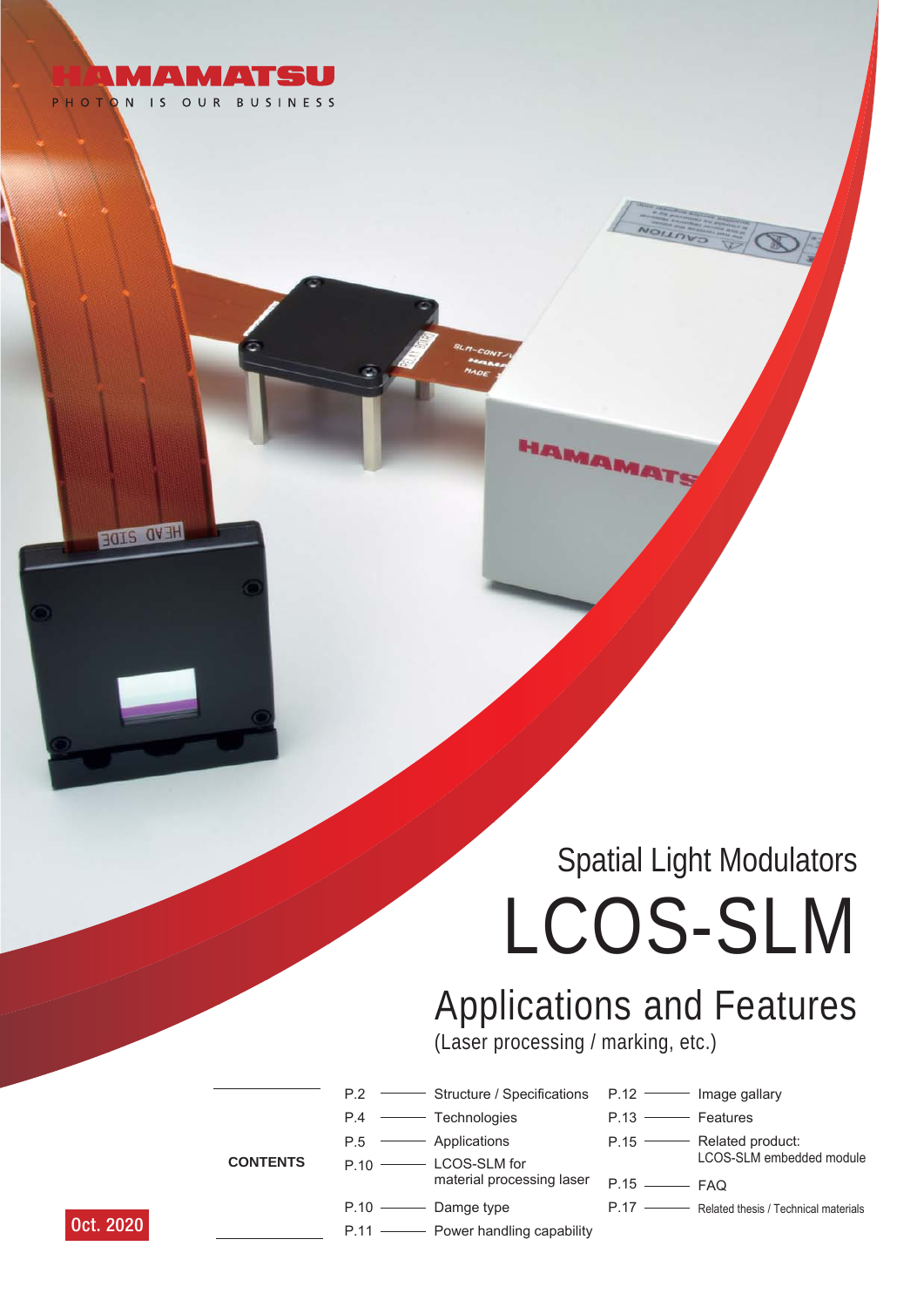## **Structure / Specifications**

The LCOS-SLM X15213 series is a reflective liquid crystal device that can control the wavefront of light with high efficiency and high precision by phase modulation.

It consists of a head and a controller connected by a flexible cable.

## **Structure**

### **Head**

| Type no.      | Number of pixels   | Pixel pitch<br>$(\mu m)$ | Effective area size<br>(mm) | Fill factor<br>(%) | Weight<br>(g)                   |  |
|---------------|--------------------|--------------------------|-----------------------------|--------------------|---------------------------------|--|
| X15213 series | $1272 \times 1024$ | 12.5                     | $15.9 \times 12.8$          | 96                 | 150<br>(Water cooled type: 550) |  |

### **Controller**

| Type no.      | Supply               | Power               | Weight    |                    |                                       |                      | Input           | <b>DVI</b> | Power                  |
|---------------|----------------------|---------------------|-----------|--------------------|---------------------------------------|----------------------|-----------------|------------|------------------------|
|               | voltage<br><b>AC</b> | supply<br>frequency | Main unit | Including<br>cable | Input signal                          | DVI signal<br>format | signal<br>level |            | frame rate consumption |
|               | (V)                  | (Hz)                | (g)       | (g)                |                                       | (pixels)             | (levels)        | (Hz)       | (W)                    |
| X15213 series | 100 to 230           | 50/60               | 910       | 1350               | DVI-D/<br>USB-B<br>$(2.0$ High-speed) | $1280 \times 1024$   | 256             | 60         | 15                     |

■ X15213 series



Head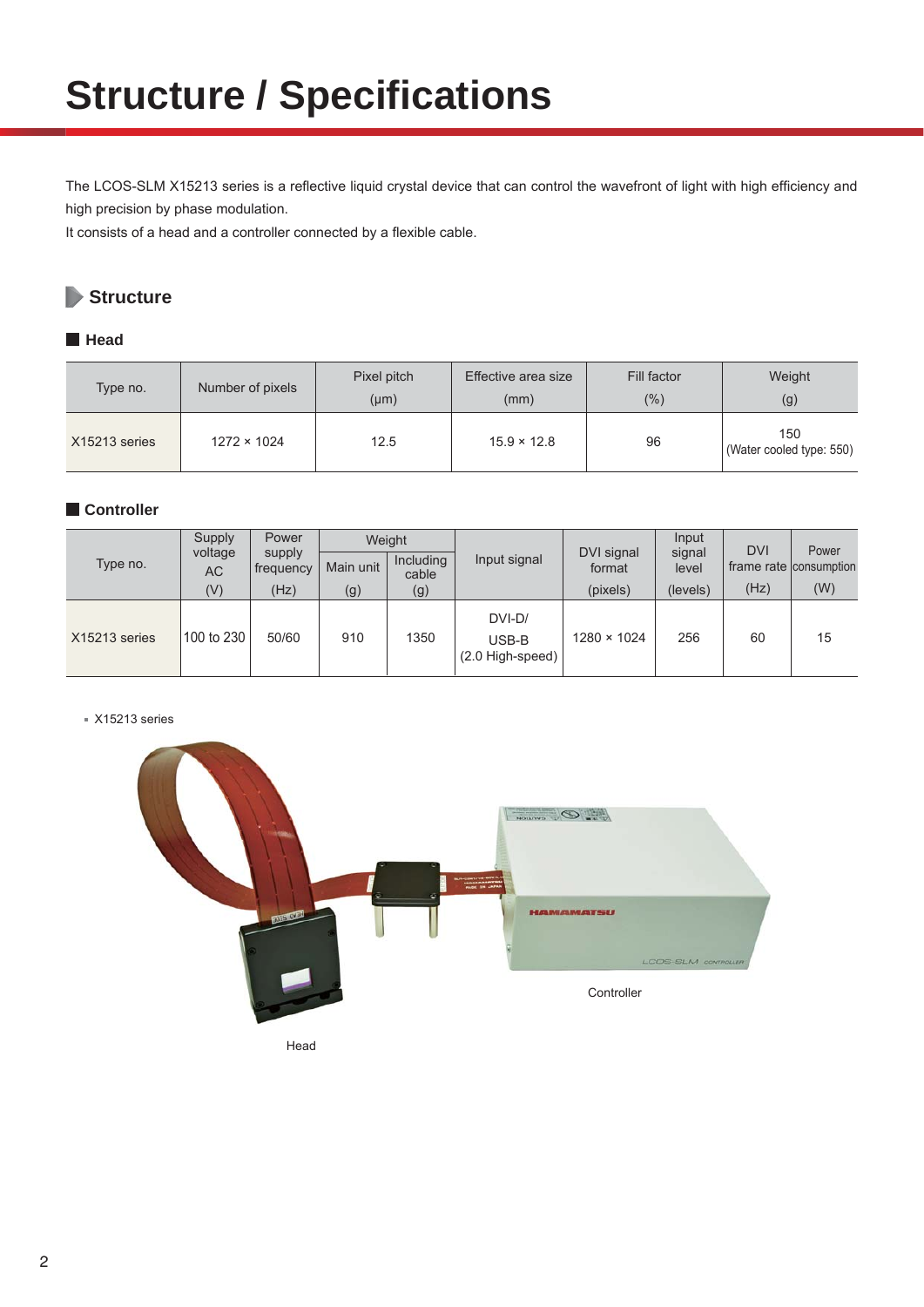### **Selection guide**

There are eight types in the X15213 series, which cover different wavelengths of light sources. They can be grouped into dielectric mirror types (-02/-03/-05/-13/-16) and aluminum mirror types (-01/-07/-08). To enhance the reflectivity of the device, dielectric mirror types have dielectric mirrors corresponding to different wavelengths of laser light source. [-02: titanium sapphire laser (800 nm band), -03: YAG laser (1064 nm), -05: LD (405 nm), -13: YAG laser 2nd harmonic (532 nm)/He-Ne laser (633 nm), -16: YAG laser 2nd harmonic (532 nm)]. The increased reflectivity achieved by the dielectric mirror decreases the internal absorption rate. This allows accommodation for high powered lasers, but the covered wavelength range is narrowed. Aluminum mirror types use reflections from the aluminum electrodes on the CMOS chip. The reflectivity is inferior to that of the former, but the reflection wavelength range is wider, covering a range of 400 nm to 1550 nm with just three types. For the wavelength band between 1350 and 1400 nm on the -08 type, the reflectance degrades about 5% due to the absorption by the glass substrate. Dielectric mirror types for the 532 nm band are available in - 13 and -16. The -16 is designed to be more light-resistant to short-pulse lasers than the -13.

### **Spectral response**



### **Electric and optical characteristics**

| Type no.   | Reasout light wavelength<br>(nm) | Light utilization effidiency typ.<br>(% ) | Rise time*<br>(ms) | Fall time*<br>(ms) |  |  |
|------------|----------------------------------|-------------------------------------------|--------------------|--------------------|--|--|
| X15213-01  | 400 to 700                       | 79 (633 nm)                               | 5(633 nm)          | 25 (633 nm)        |  |  |
| X15213-02  |                                  |                                           |                    |                    |  |  |
| X15213-02L | $800 \pm 50$                     | 97 (785 nm)                               | 30 (785 nm)        | 80 (785 nm)        |  |  |
| X15213-02R |                                  |                                           |                    |                    |  |  |
| X15213-03  |                                  |                                           |                    |                    |  |  |
| X15213-03L | $1050 \pm 50$                    | 97 (1064 nm)                              | 25 (1064 nm)       | 80 (1064 nm)       |  |  |
| X15213-03R |                                  |                                           |                    |                    |  |  |
| X15213-05  | $410 \pm 10$                     | 97 (405 nm)                               | 10 (405 nm)        | 20 (405 nm)        |  |  |
| X15213-07  | 620 to 1100                      | 82 (1064 nm)                              | 10 (1064 nm)       | 80 (1064 nm)       |  |  |
| X15213-08  | 1000 to 1550                     | 82 (1064 nm)                              | 30 (1064 nm)       | 140 (1064 nm)      |  |  |
| X15213-13  | 530 to 635                       | 97 (532 nm)                               | 10 (532 nm)        | 25 (532 nm)        |  |  |
| X15213-16  |                                  |                                           |                    |                    |  |  |
| X15213-16L | $510 \pm 50$                     | 97 (532 nm)                               | 11 (532 nm)        | 34 (532 nm)        |  |  |
| X15213-16R |                                  |                                           |                    |                    |  |  |

 $*$  Time required to change from 10% to 90% for  $2\pi$  modulation (typical value)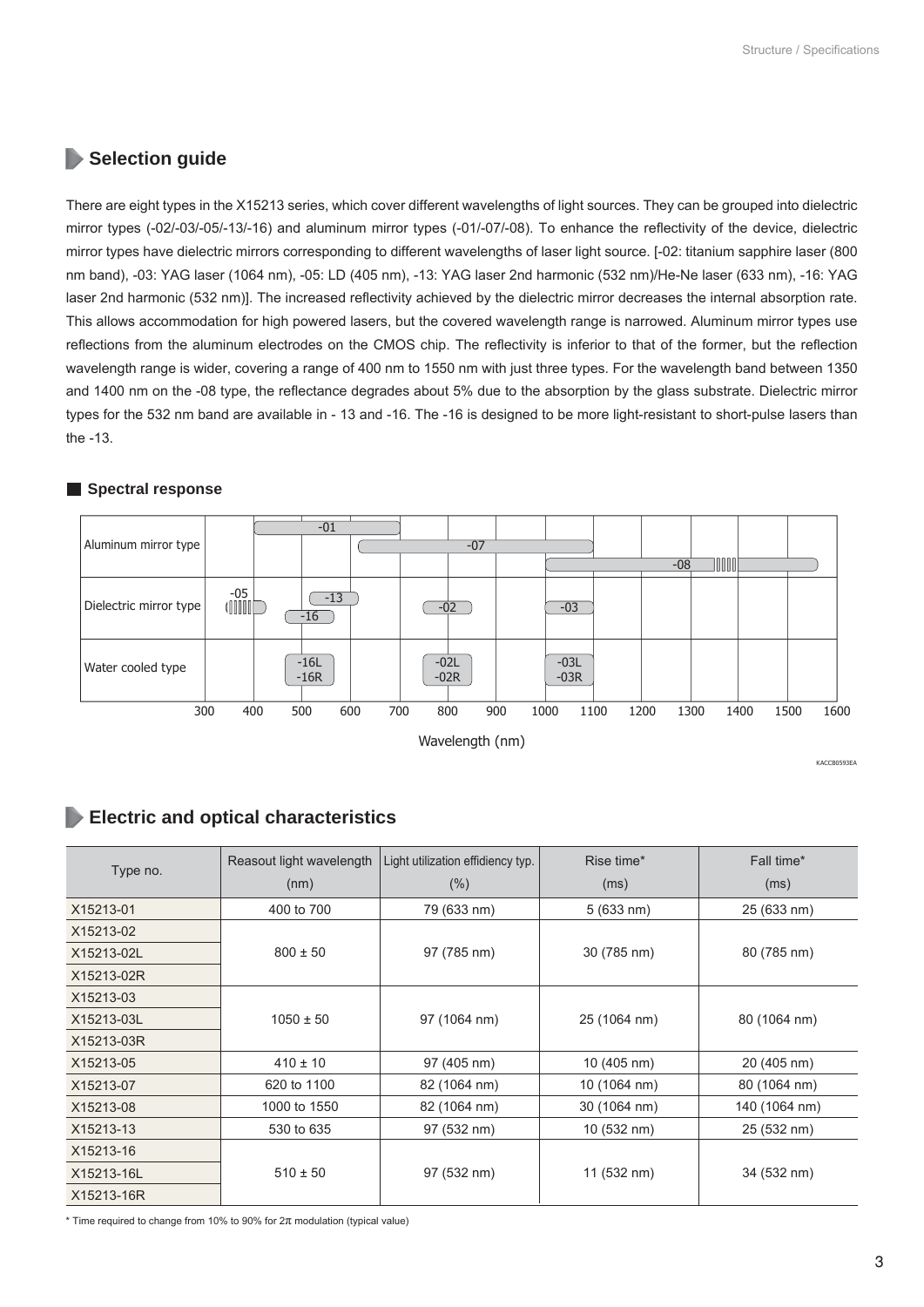## **Technologies**

## **Optical beam shaping technology**

Unlike conventional intensity modulation techniques using masks to block out light to form a desired optical pattern, the LCOS-SLM redistributes the light to generate light patterns efficiently by using phase type holograms.



### **Aberration correction technology**

Imaging performance is degraded largely by aberrations that are wavefront distortions on any kind of optical system. In a microscope, the aberrations cause lower resolution and contrast, and in laser processing, they cause lower processing quality and efficiency, for example. An optimum optical system can be achieved by controlling the wavefront to cancel its distortion.

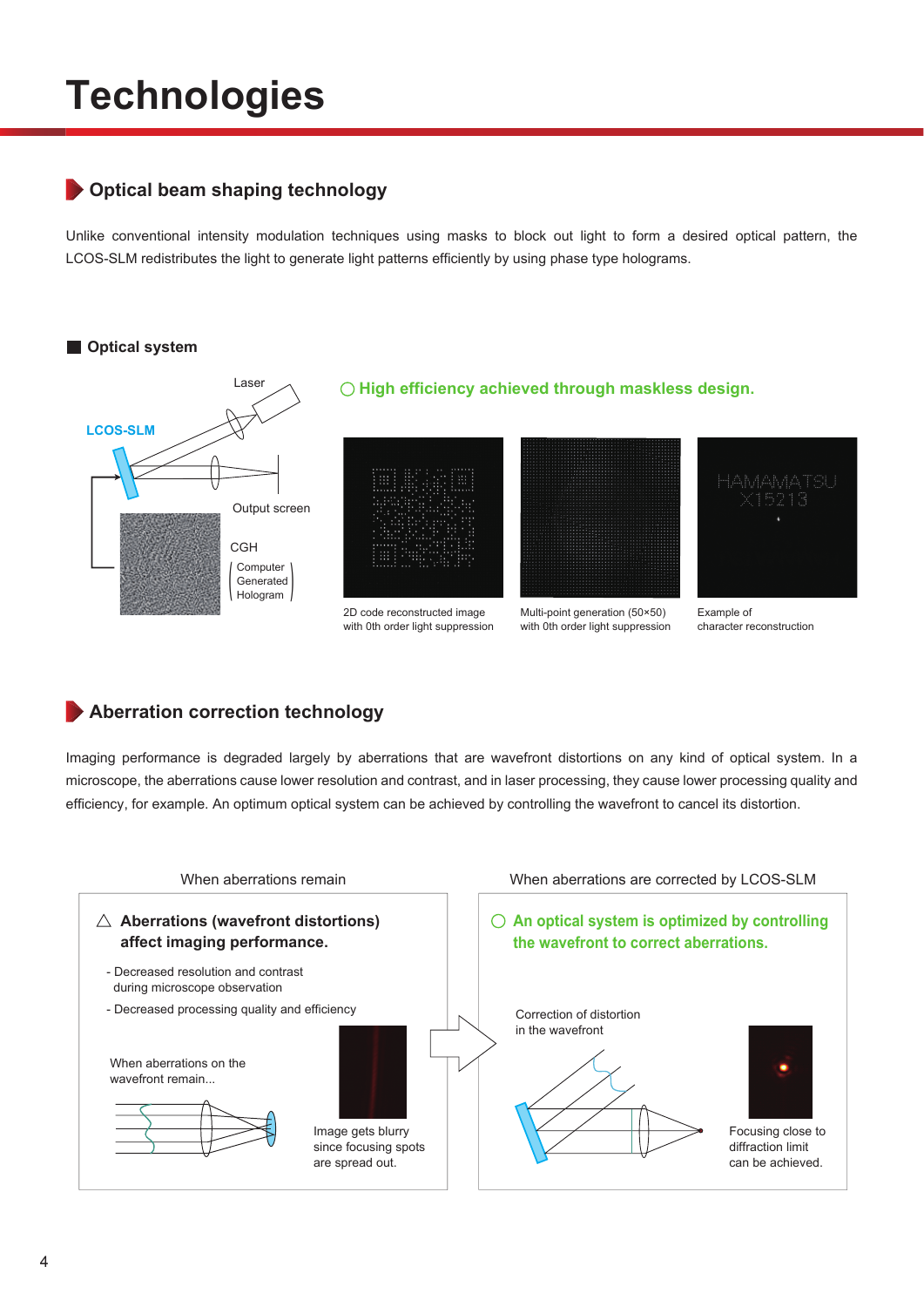## **Applications**

## **Multi-point laser material processing**

### **Simultaneous processing with holographic beam-shaping technology**

Optical pattern forming technology allows generating multiple laser beams, so high throughput can be achieved by simultaneous multi-point processing. Furthermore, an unprecedented laser processing can be realized by controlling the 3D space including the depth rather than just the 2D plane.

- **High speed by multi-point processing**
- **Depth controllable**
- **Simultaneous aberration correction**



Lateral view of focusing beams



\* Joint research with Kyoto University and New Glass Forum in NEDO project

**Super-fine multi-point simultaneous laser processing with multiple beam interferometer**



### **Processing examples**

### ITO layer removal

Processing area: about 500 holes made

Laser: Manufactured by Hamamatsu Ultra-short pulse laser MOIL-ps L11590 SHG 515 nm



Hole size: 1.5 μm max. in diameter

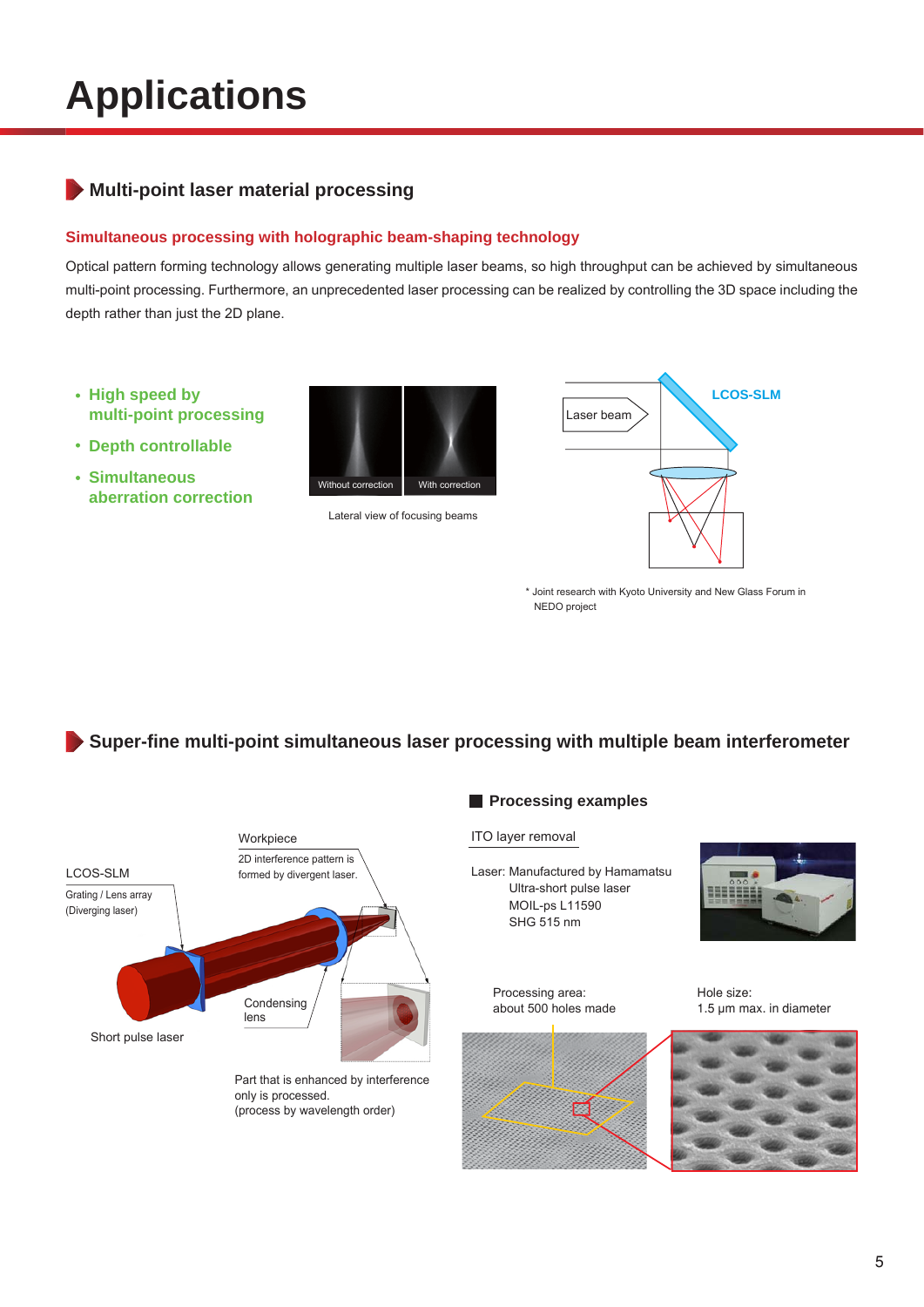## **Optical vortex generation**

Optical vortex can be generated with a spiral phase distribution modulated by an LCOS-SLM.

### **Optical system**



### **Result of high order beam generation**



### **Related thesis**

Structure of optical singularities in coaxial superpositions of Laguerre-Gaussian modes Journal of the Optical Society of America A Vol. 20 No. 2 (2013)133-138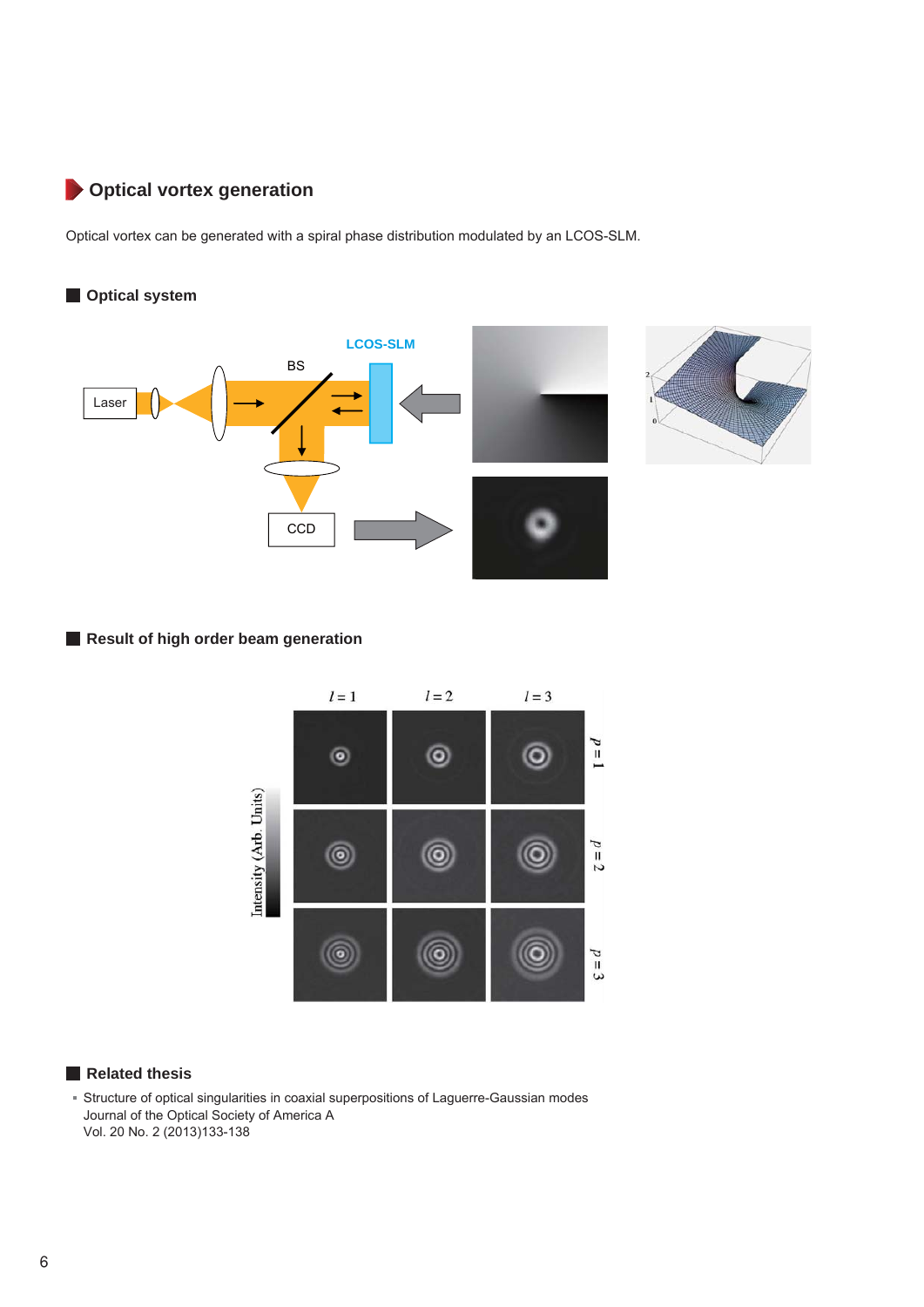## **Fundus imaging system using adaptive optics**

Dynamically eliminates human eye aberrations for high-resolution ocular fundus imaging.



## **Optical manipulation (optical tweezers)**

Wavefront control for efficient and precise manipulation

### **Technology for trapping microscopic objects by optical pressure**

Biology and science fields need equipment able to handle microscopic objects in large quantities with high precision.

**Multi-point control**

**Beam shape control**

- **3D control**
- 

Optical manipulation Micro-force measurement

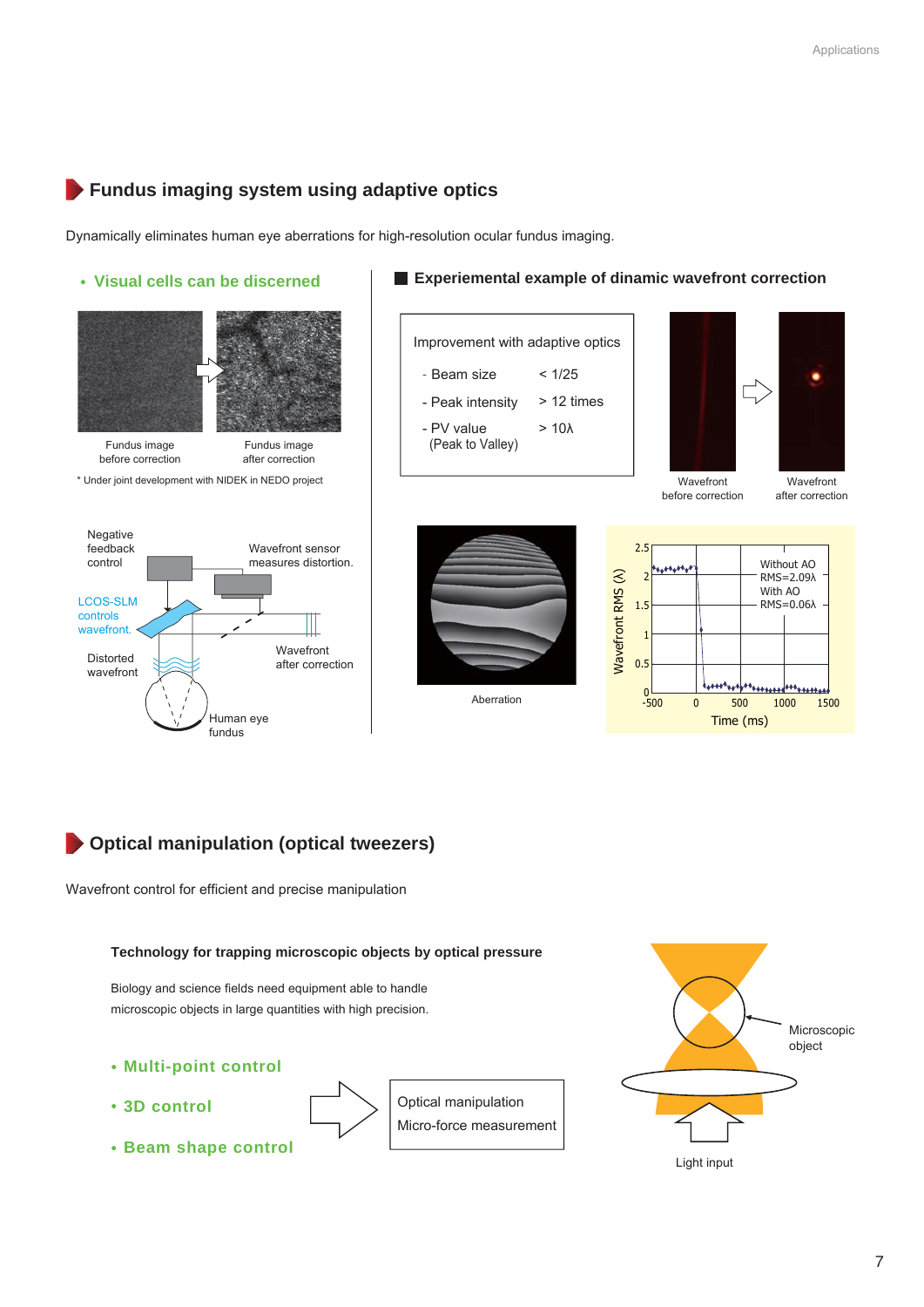### **Beam control: lens function and non-diffractive beam generation**

Various beams can be generated and controlled by displaying phase images for lens functions, Bessel beam generation, etc. in the LCOS-SLM, which is expected to be applied to cutting-edge applications such as light sheet microscope, etc.



### **Non-diffractive beam generation**

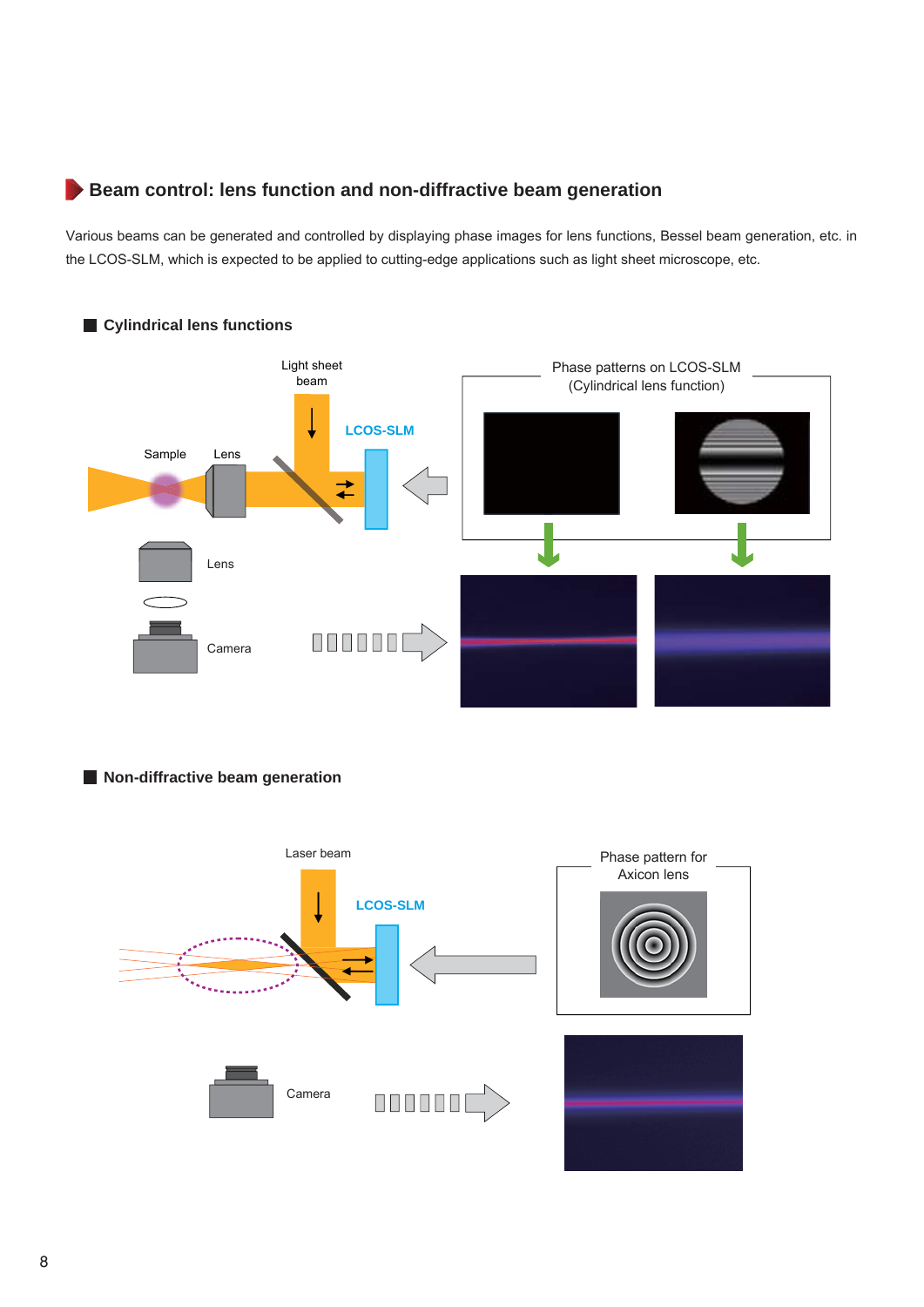### **Light sheet microscopy**

Light sheet microscopy is one of fluorescent microscopic techniques used for bio-imaging, which can make dramatic reduction of photo toxicity and photo bleaching possible by illuminating a focal plane of a sample only. A lot of beams are being developed as illumination light sources, and a high sensitive camera is used for detection.

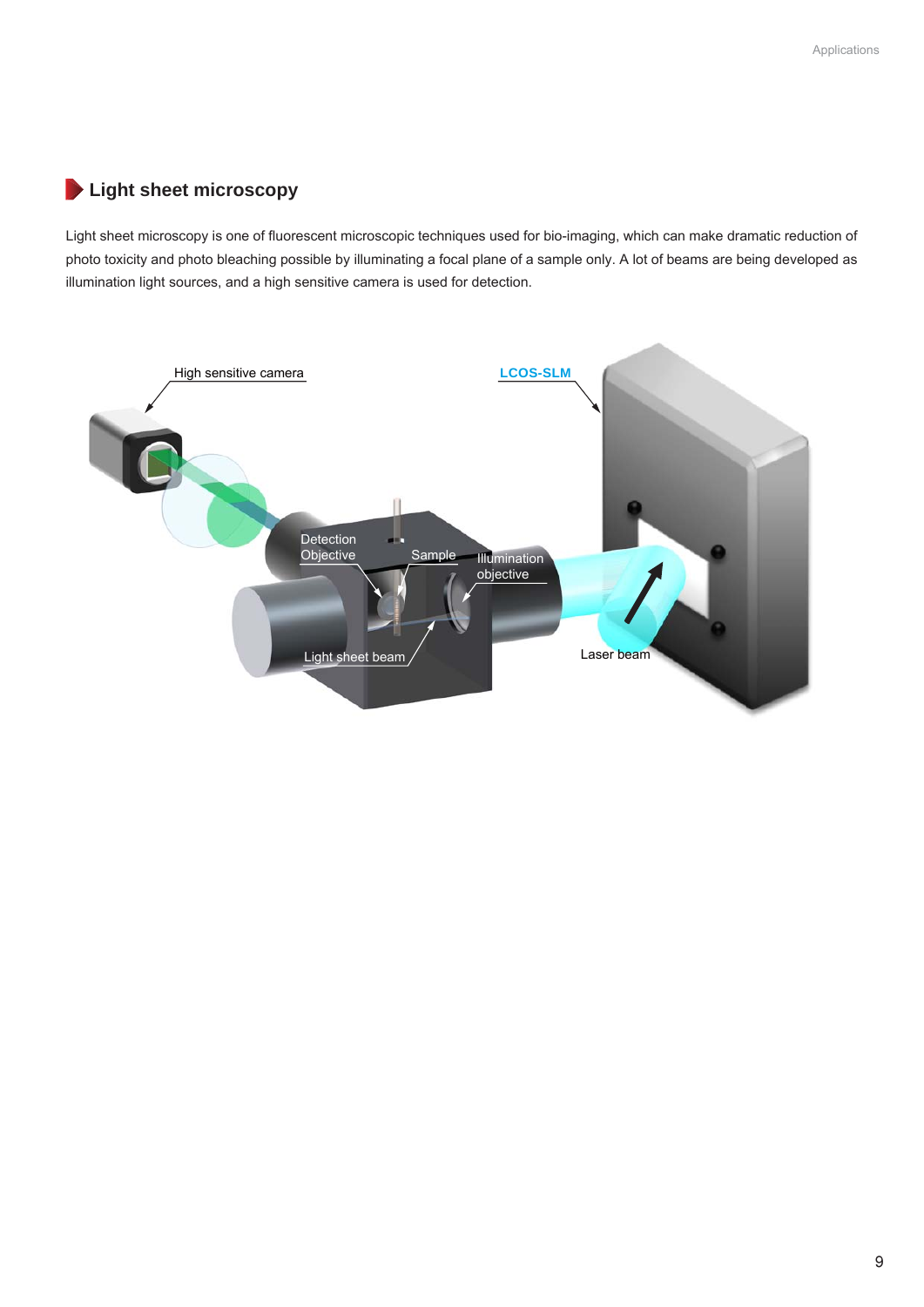## **LCOS-SLM for material proccessing laser**

An optimum LCOS-SLM corresponding to each laser for material processing is indicated in the table below. Unprecedented laser processing can be realized by controlling 3D spaces including depth direction rather than just the processing points on a 2D plane.

| Laser type       | Yb:YAG, Yb:Fiber | Nd:YAG                 | $Ti:$ S   | Nd:YAG    | Nd:YVO4   | Yb:YAG, Yb:Fiber |
|------------------|------------------|------------------------|-----------|-----------|-----------|------------------|
| Wavelength (nm)  | 515              | 532                    | 800       | 1064      | 1064      | 1030             |
| Optinum LCOS-SLM | X15213-16        | X15213-13<br>X15213-16 | X15213-02 | X15213-03 | X15213-03 | X15213-03        |

## **Damage type**

Damages to LCOS-SLM can be categorized into the 3 types below.

- ① Thermal damage to liquid crystal layer
- ② Erosive damage to dielectric mirror or aluminum mirror
- ③ Optical damage to liquid crystal material

Thermal damage occurs from excessive input power, and the likely phenomena are described in order as below:

- ① Optical absorption at each constituent material of LCOS-SLM
- ② Temperature increase caused by absorption of light energy
- ③ Degradation of birefringence caused by temperature increase of liquid crystal
- ④ Disappearance of birefringence when liquid crystal temperature reaches phase transition temperature
- ⑤ Irreversible deterioration caused by liquid crystal boiling when temperature increase reaches the limit

The above mentioned thermal damages can be prevented by monitoring the characteristic of birefringence. Erosive damage occurs from excessive peak input power that is beyond a threshold level, and the damage cannot be reversed.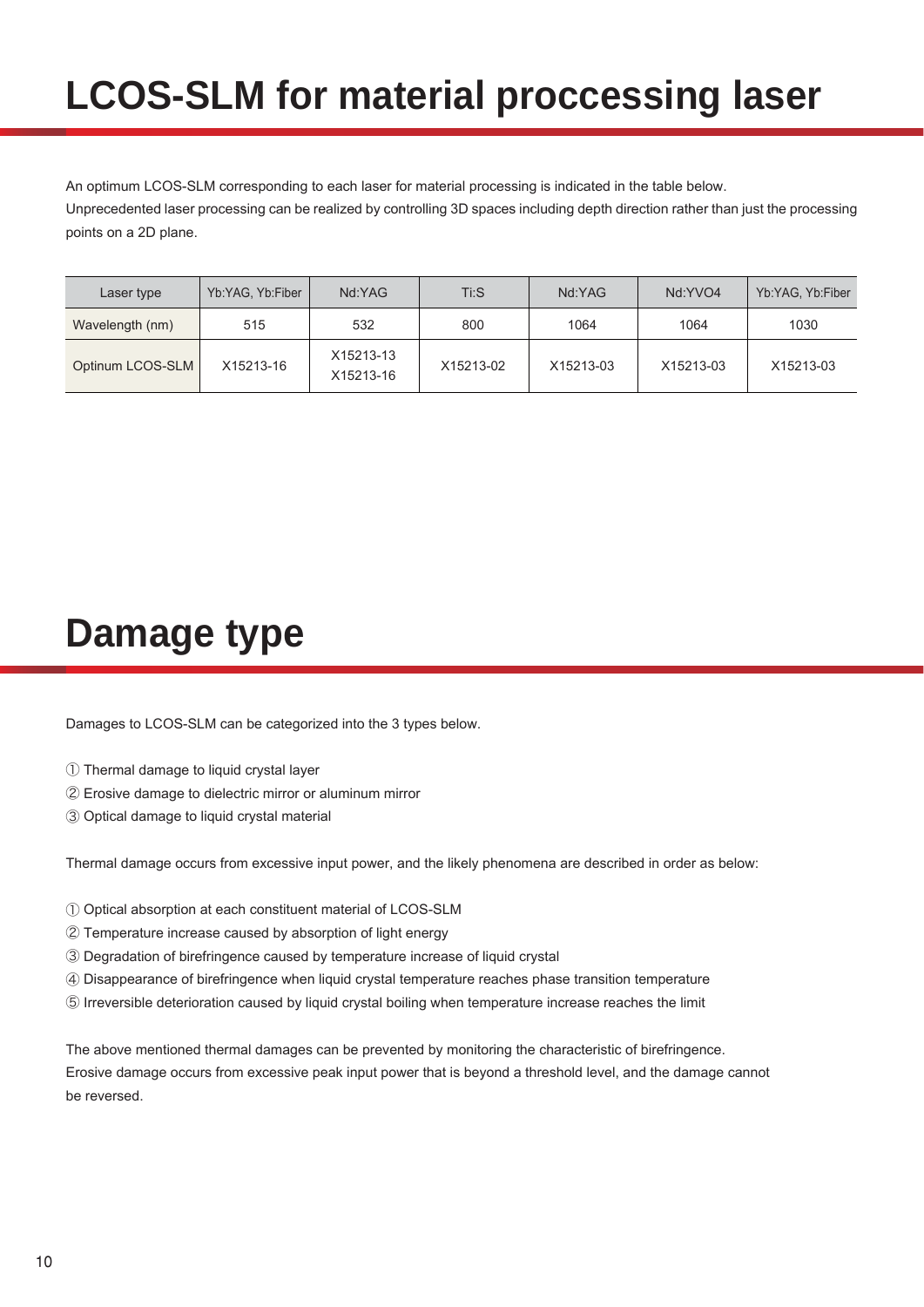LCOS-SLM might be damaged by high-power lasers even though it has high reliability in general. The measurement examples of laser irradiation are indicated in the tables below.

## **Type-02**

|                    |        |                          |                         | Irradiation intensity               |                     | Peak power              |                          | <b>Result</b>        |                                 |             |                          |
|--------------------|--------|--------------------------|-------------------------|-------------------------------------|---------------------|-------------------------|--------------------------|----------------------|---------------------------------|-------------|--------------------------|
| Type               |        | Wavelength   Pulse width | Repetition<br>frequency | Beam size<br>$\int$ at 1/e $^{2}$ ] | Irradiation<br>time | Average<br>output power | Output power<br>per area | Peak<br>output power | Output power Damage<br>per area |             | Characteristic<br>change |
| Ti:S laser (pulse) | 800 nm | $50$ fs                  | kHz                     | $\phi$ 9 mm                         | 3 hours             | 2.7 W                   | $4.3$ W/cm <sup>2</sup>  | 108 GW               | 170 GW/cm <sup>2</sup>          | <b>None</b> | Seen                     |
| Ti:S laser (pulse) | 800 nm | $50$ fs                  | kHz                     | $\phi$ 11 mm                        | 10 hours            | 2.7 W                   | 2.9 W/cm <sup>2</sup>    | 108 GW               | 114 GW/cm <sup>2</sup>          | None        | <b>None</b>              |
| Ti:S laser (pulse) | 800 nm | 30 fs                    | $0.01$ kHz              | $\Phi$ 18 mm                        | 6 hours             | 0.05 W                  | $0.02$ W/cm <sup>2</sup> | 333 GW               | $131$ GW/cm <sup>2</sup>        | None        | None                     |

## **Type-03**

| Light source      |         |                          |                          |                                              | Irradiation intensity      |                         |                           | Peak power               | Result                          |             |                                 |
|-------------------|---------|--------------------------|--------------------------|----------------------------------------------|----------------------------|-------------------------|---------------------------|--------------------------|---------------------------------|-------------|---------------------------------|
| <b>Type</b>       |         | Wavelength   Pulse width | Repetition<br>frequency  | <b>Beam</b> size<br>[at $1/e$ <sup>2</sup> ] | <b>Irradiation</b><br>time | Average<br>output power | Output power<br>per area  | Peak<br>output power     | Output power Damage<br>per area |             | <b>Characteristic</b><br>change |
| YAG laser (CW)    | 1064 nm | $\overline{\phantom{0}}$ | $\overline{\phantom{0}}$ | $\Phi$ 2.5 mm                                | 1 hour                     | 2.0 W                   | 40.7 W/cm <sup>2</sup>    |                          | $\overline{\phantom{0}}$        | None        | <b>None</b>                     |
| YAG laser (CW)    | 1064 nm | $\overline{a}$           | $\overline{\phantom{a}}$ | $\Phi$ 2.5 mm                                | Several minuits            | 3.5W                    | 71.3 W/cm <sup>2</sup>    | $\overline{\phantom{0}}$ | $\overline{\phantom{0}}$        | None        | Seen                            |
| YAG laser (pulse) | 1064 nm | 200 ns                   | 80 kHz                   | $\Phi$ 2.5 mm                                | 1 hour                     | 2.0 W                   | 40.7 W/cm <sup>2 I</sup>  | 0.25 KW                  | $5.1$ KW/cm <sup>2</sup>        | None        | <b>None</b>                     |
| YAG laser (pulse) | 1064 nm | 200 ns                   | 80 kHz                   | $\Phi$ 2.5 mm                                | Several minuits            | 3.5W                    | 71.3 W/cm <sup>2</sup>    | 0.44 KW                  | 8.9 KW/cm <sup>2</sup>          | <b>None</b> | Seen                            |
| Pulse laser       | 1030 nm | 670 fs                   | kHz                      | $04.5$ mm                                    | 10 hours                   | 0.6 W                   | $3.8$ W/cm <sup>2</sup>   | 1.8 GW                   | 11.3 GW/cm <sup>2</sup>         | None        | <b>None</b>                     |
| Pulse laser       | 1030 nm | 1.37 <sub>ps</sub>       | 30 kHz                   | $\Phi$ 8.11 mm                               | 8 hours                    | 5.2 W                   | W/cm <sup>2</sup><br>10.1 | 0.25 GW                  | $0.49$ GW/cm <sup>2</sup>       | None        | <b>None</b>                     |
| Pulse laser       | 1030 nm | $11.4$ ns                | 10 kHz                   | $\Phi$ 13 mm                                 | 8 hours                    | 17.4 W                  | 13.1<br>W/cm <sup>2</sup> | 0.31 MW                  | $0.23$ MW/cm <sup>2</sup>       | None        | <b>None</b>                     |

## **Type-13**

| Light source    |        |                          |                         |                                       |                     | Irradiation intensity   |                          | Peak power           |                                 | <b>Result</b> |                          |
|-----------------|--------|--------------------------|-------------------------|---------------------------------------|---------------------|-------------------------|--------------------------|----------------------|---------------------------------|---------------|--------------------------|
| Type            |        | Wavelength   Pulse width | Repetition<br>frequency | l Beam size<br>$\int$ at 1/e $^{2}$ ] | Irradiation<br>time | Average<br>output power | Output power<br>per area | Peak<br>output power | Output power Damage<br>per area |               | Characteristic<br>change |
| <b>CW</b> laser | 532 nm |                          |                         | $\Phi$ 8.45 mm                        | 8 hours             | 10 W                    | 17.8 W/cm <sup>2</sup>   |                      |                                 | None          | None                     |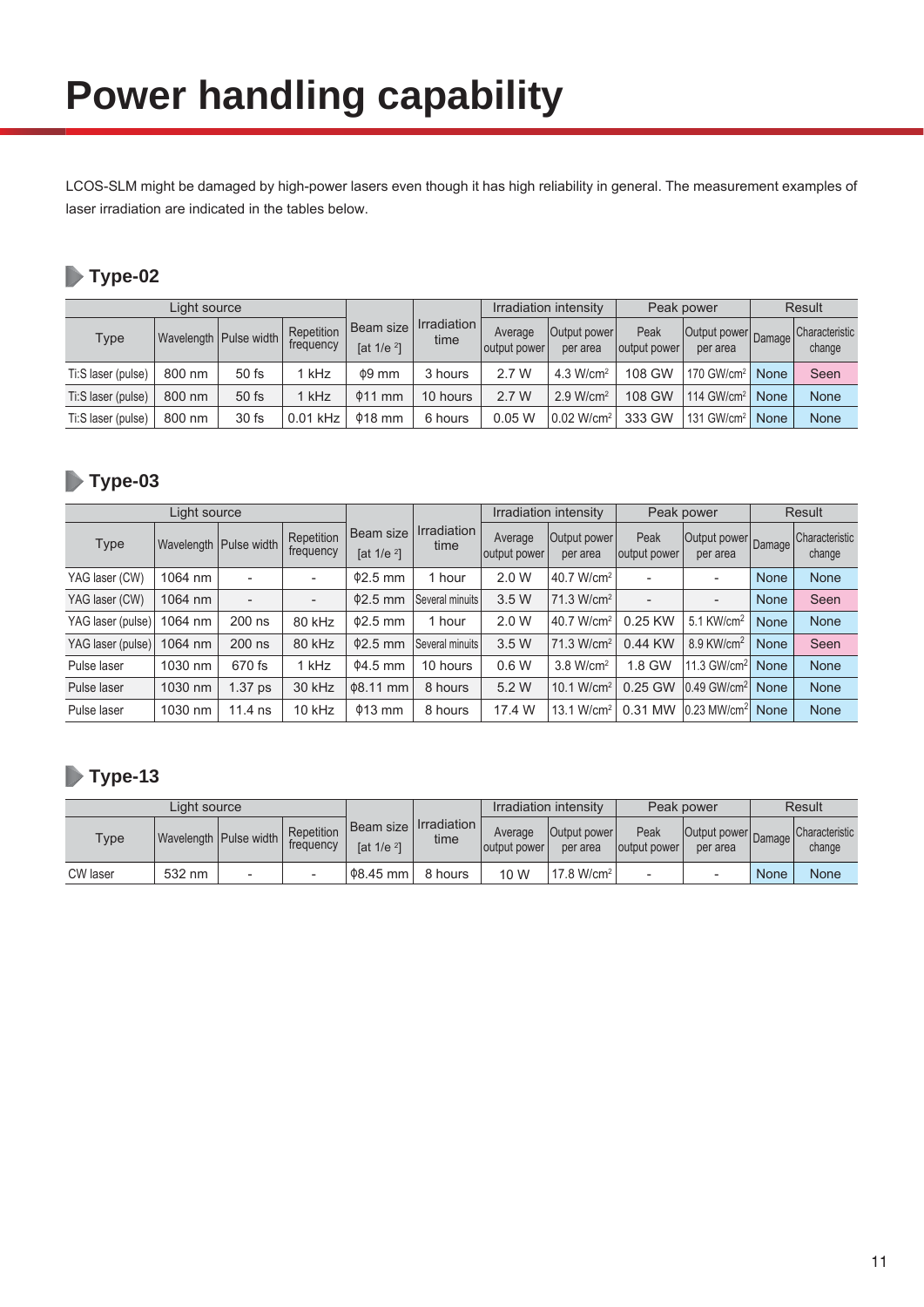## **Image gallary**

## **Insite of glass is processed with CGH projection of fs laser**



- Objective lens: NA=0.3 (Nikon)
- Irradiation intensity: 250 mW (φ8 mm aperture)
- BK7

## **Laser beam condensation inside transparent material**



Without aberration correction With aberration correction

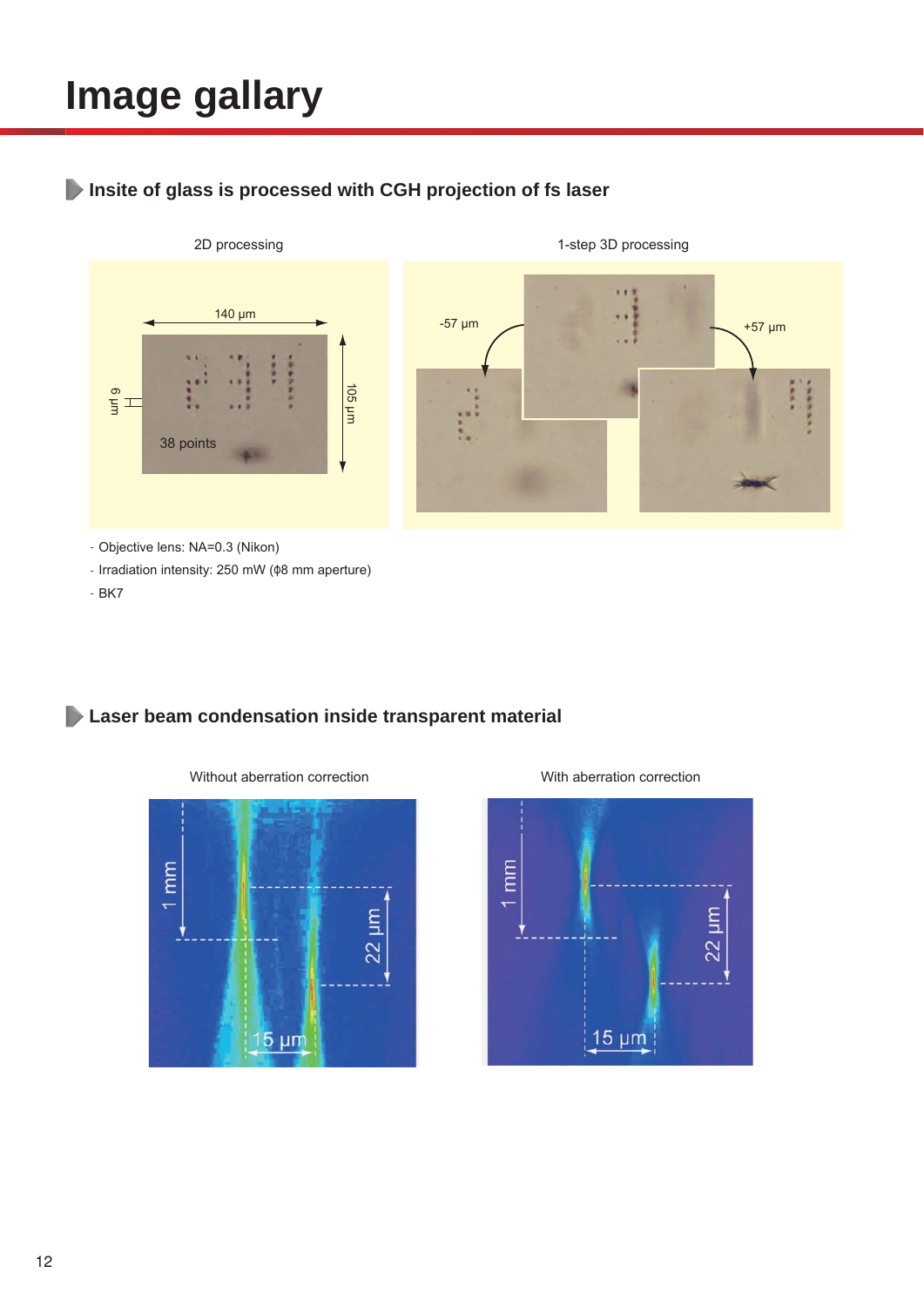## **Features**

### Feature 1 **High light utilization efficiency**

The X15213 series have high light utilization efficiency, which is defined a ratio of the 0th order diffraction light level to the input light level. The high light utilization efficiency mainly depends on reflectivity, and the amount of diffraction loss caused by the pixel structure. We adopted advanced CMOS technology to make the diffraction loss smaller. As a result, the diffraction loss is less than 5%. The -02/-03/-05/-13/-16 types have a dielectric mirror which has high reflectivity. Therefore, these types have very high light utilization efficiency. The -01/-07/-08 types have relatively low light utilization effi ciency compared to the ones with the dielectric mirror but have wide spectral response characteristics.

### Feature 2 **Pure, linear and precise phase control**

The X15213 series can achieve phase modulation of more than 2 π radians over the 400-1550 nm readout wavelength range. The X15213 series comes pre-calibrated from the factory for a specified wavelength range to have more than  $2 \pi$  radians of phase modulation and its linear characteristics. The figure below shows typical phase modulation characteristics. A phase shift of 2  $\pi$ radians or more and a linear phase response are achieved. The phase modulation curves for 95% pixels lies within +/- 2 σ.



### **Phase modulation**

KACCB0271EA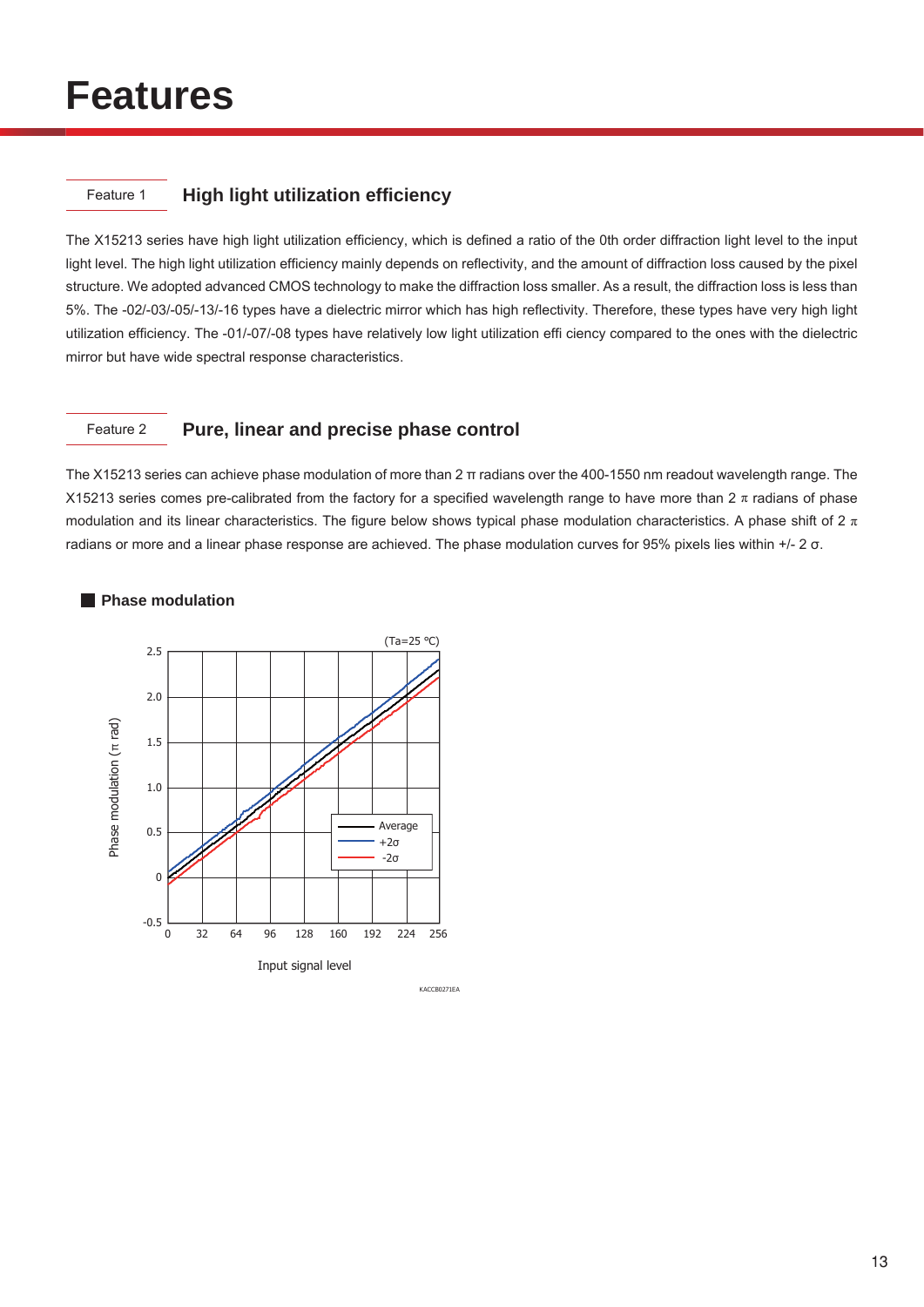### Feature 3 **High diffraction efficiency**

The X15213 series is a pure phase SLM with high precision phase control; therefore, it has high diffraction efficiency close to the theoretical values. The left figure shows images of diffracted spots, when a multi-level phase grating is formed in the X15213 series. The right figure shows typical diffraction efficiency characteristics. The diffraction efficiency here is the ratio of the 1st order diffraction intensity to the 0th order intensity of light without modulation (no pattern).



### (c) 4-level grating (20 lp/mm)

### **Diffracted spots images Diffraction efficiency (typical example)**



14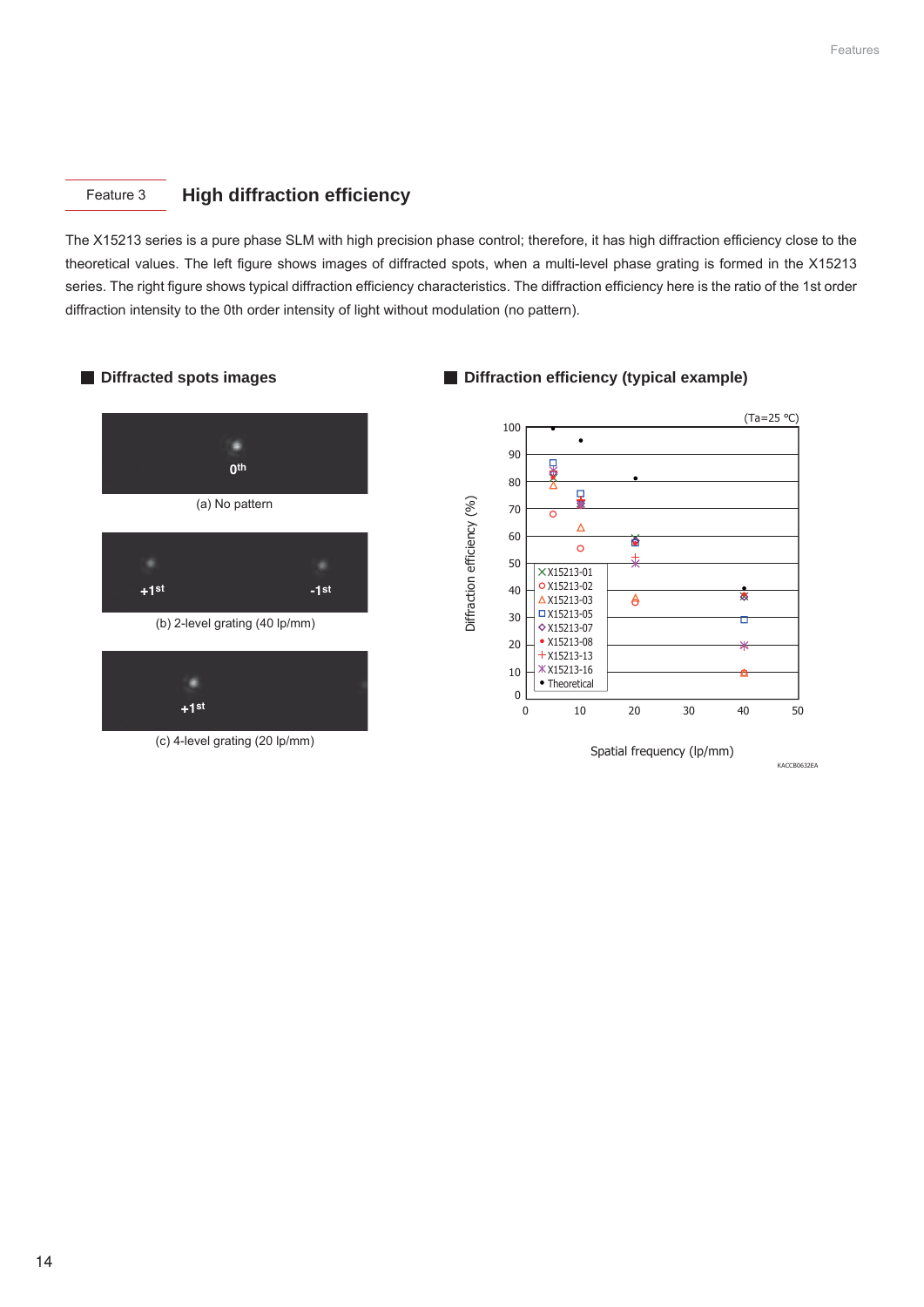A compact and low cost driver circuit is connected to a compact head module with a flexible cable. A phase only spatial light modulator can be integrated easily for industrial applications.



### **Block diagram**



## **FAQ**

### Q: Do you develop the LCOS-SLM system and the LCOS chip itself in-house?

A: Yes, the whole system including the CMOS backplane and optical thin film is designed and manufactured in-house by HAMAMATSU. This means that the LCOS-SLM is individually optimized to the readout laser and the specific application.

### Q: Can you offer custom LCOS-SLM?

A: Yes, as mentioned above, all parts of the LCOS-SLM are designed in-house at the HAMAMATSU factory, meaning that there is a higher degree of flexibility with regard to providing customized LCOS-SLM. Please contact us with your exact requirements, and we'll see what we can do.

### Q: Do we need to make baseline measurements for correcting the device characteristic and flatness?

A: No, all LCOS-SLMs are delivered with a linear phase characteristic data, and an individual flatness correction data is provided.

### Q: Does your LCOS-SLM show phase fluctuations/flickering?

A: We use carefully designed control electronics to electrically drive the LCOS chip. Consequently, the phase fluctuations and flickering are negligible. For further information, please consult us and we can provide further details.

KACCC1005EA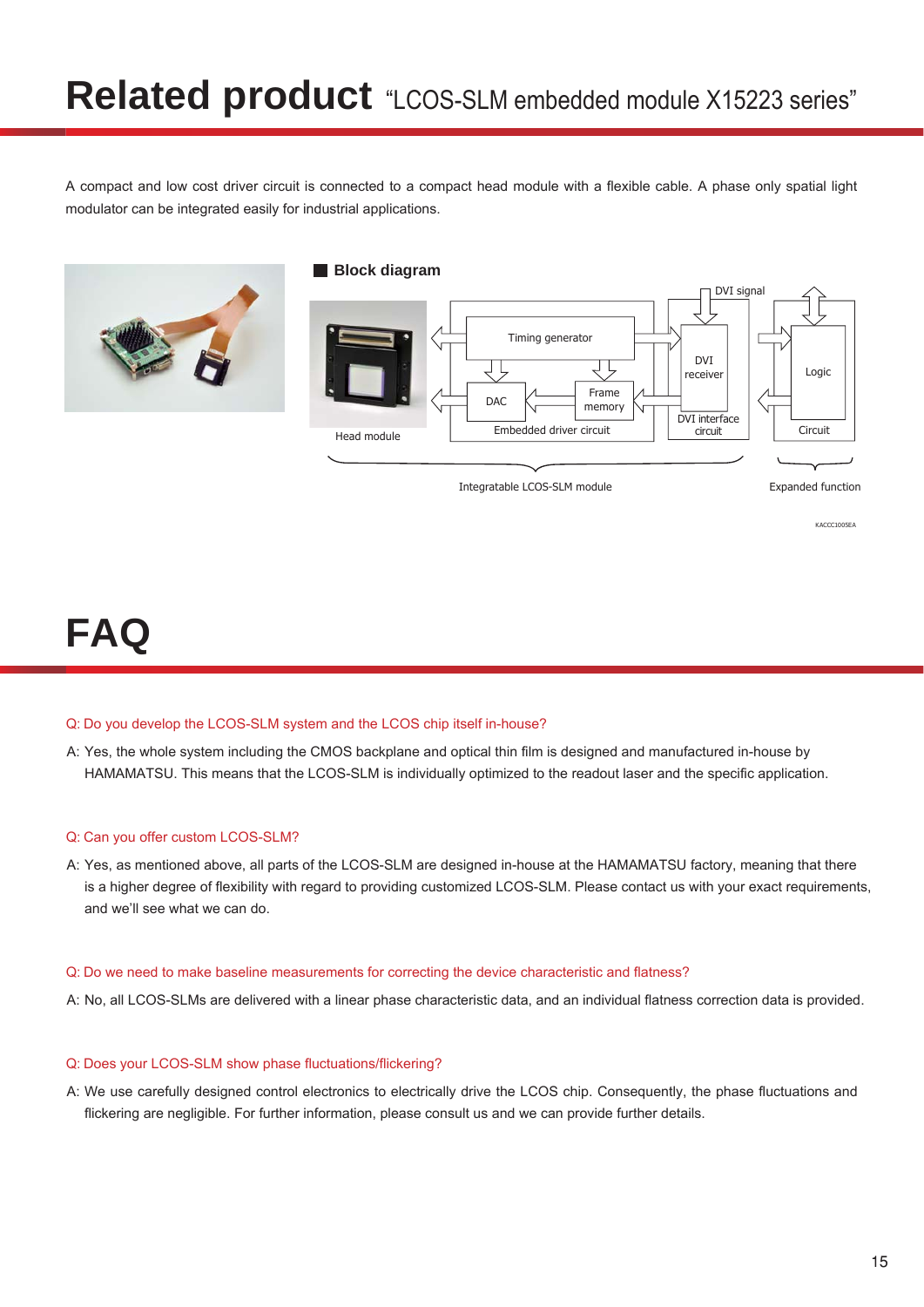### Q: What is the light utilization efficiency of the LCOS-SLM X15213 series?

A: The total light utilization efficiency is related to the reflectivity and the diffraction loss of the pixel structure. The reflectivity is determined by the "mirror" characteristics of either an aluminum mirror or the highly reflective dielectric mirror with up to 97% reflectivity. Also the pixel fill factor is relevant to minimizing diffraction losses due to the pixel structure (the higher fill factor the better). The diffraction loss is dependent on several factors of the LCOS-SLM design like pixel size, fill factor and LC material.

#### Q: Is there a special interface needed to control the LCOS-SLM?

A: No, all you need is to use a standard graphics card with a DVI-D output, ideally a card with two DVI-D ports to connect to a monitor and to the LCOS-SLM.

#### Q: What is the laser damage threshold?

A: It depends if you use the -01/-07/-08 with an aluminum mirror or the -02/-03/-05/-13/-16 with the dielectric mirror. The latter can withstand much higher CW and pulsed laser powers. We tested several lasers, and you can find the results in the LCOS-SLM "Technical Information" (ask us for a copy). If your special laser parameters are not listed, please ask us and we are happy to help ensure you use the LCOS-SLM safely.

#### Q: What wavelengths does LCOS-SLM operate at?

A: We have a range of LCOS-SLM to cover wavelengths between 400 nm and 1550 nm.

#### Q: What kind of LCOS-SLM do you manufacture?

A: Our LCOS-SLM uses parallel-aligned, nematic liquid crystals and a CMOS backplane for the addressing. They are reflective devices.

#### Q: Do you offer demo loans?

A: Yes, we can provide you with a demo system. You can then use the LCOS-SLM in your lab and test its performance directly within your setup. Please contact us to discuss your experiment and arrange the schedule. This demo loan is free of charge for you. We kindly ask you to send it back to our office and summarize your findings on completion of the loan.

#### Q: Do you got a price list for the SLM?

A: The LCOS-SLM is individually optimized for the user's application and readout laser, so please call or e-mail us to determine which LCOS-SLM will be optimal for your application and we'll provide quotations right away.

#### Q: What is the delivery time of the LCOS-SLM?

A: The standard delivery time will depend on the manufacturing cycle. The typical lead time is six to eight weeks from receipt of order though sometimes deliveries can be shorter than this, and we do hold some LCOS-SLM in loan stock should something be urgently required.

#### Q: What is your standard warranty?

A: The standard warranty is 12 months from receipt of product.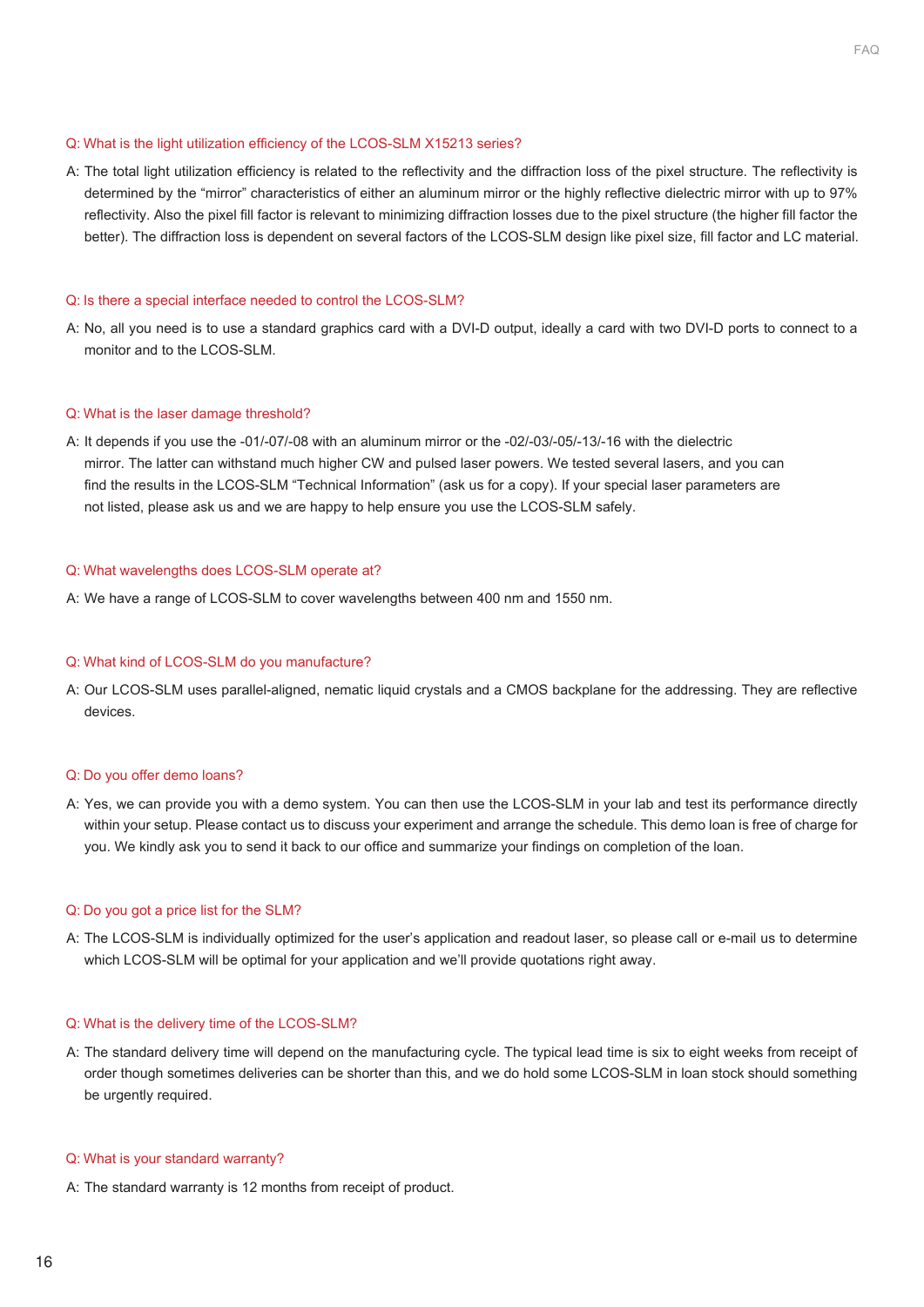## **Related thesis / Technical materials**

### **Laser processing**

- Modified Alvarez lens for high-speed focusing. Optics Express 25 (24): 29847-29855 (2017)
- Massively parallel femtosecond laser processing Optics Express 24 (16): 18513-18524 (2016)
- Three-dimensional vector recording in polarization sensitive liquid crystal composites by using axisymmetrically polarized beam. Optics Letters 41 (3): 642-645 (2016)
- Abruptly autofocusing beams enable advanced multiscale photo-polymerization. Optica 3 (5): 525-530 (2016)
- Laser material processing with tightly focused cylindrical vector beams. Applied Physics Letters 108 (22): 221107 (2016)

### **Adaptive optics**

Adaptive optics scanning laser ophthalmoscope using liquid crystal on silicon spatial light modulator : performance study with involuntary eye movement

Jpn. J. Appl. Phys. 56, 09NB02 (2017).

### **Beam shaping/Pulse shaping**

- 9-kW peak power and 150-fs duration blue-violet optical pulses generated by GaInN master oscillator power amplifier. Optics Express 25 (13): 14926-14934 (2017)
- Sub-diffraction-limited fluorescent patterns by tightly focusing polarized femtosecond vortex beams in silver-containing glass. Optics Express 25 (9): 10565-10573 (2017)
- Creating a nondiffracting beam with sub-diffraction size by a phase spatial light modulator. Optics Express 25 (6): 6274-6282 (2017)
- Vortex-free phase profiles for uniform patterning with computer-generated holography. Optics Express 25 (11): 12640-12652, 2017
- Realization of multiform time derivatives of pulses using a Fourier pulse shaping system. Optics Express 25 (4): 4038-4045 (2017)
- Diffractive fan-out elements for wavelength-multiplexing subdiffraction-limit spot generation in three dimensions Applied Optics 55 (23): 6371-6380 (2016)
- Fluid flow vorticity measurement using laser beams with orbital angular momentum. Optics Express 24 (11): 11762-11767 (2016)
- Comparison of beam generation techniques using a phase only spatial light modulator. Optics Express 24 (6): 6249-6264 (2016)
- Mode crosstalk matrix measurement of a 1 km elliptical core few-mode optical fiber. Optics Letters 41 (12): 2755-2758 (2016)
- Arbitrary shaping of on-axis amplitude of femtosecond Bessel beams with a single phase-only spatial light modulator. Optics Express 24 (11): 11495-11504 (2016)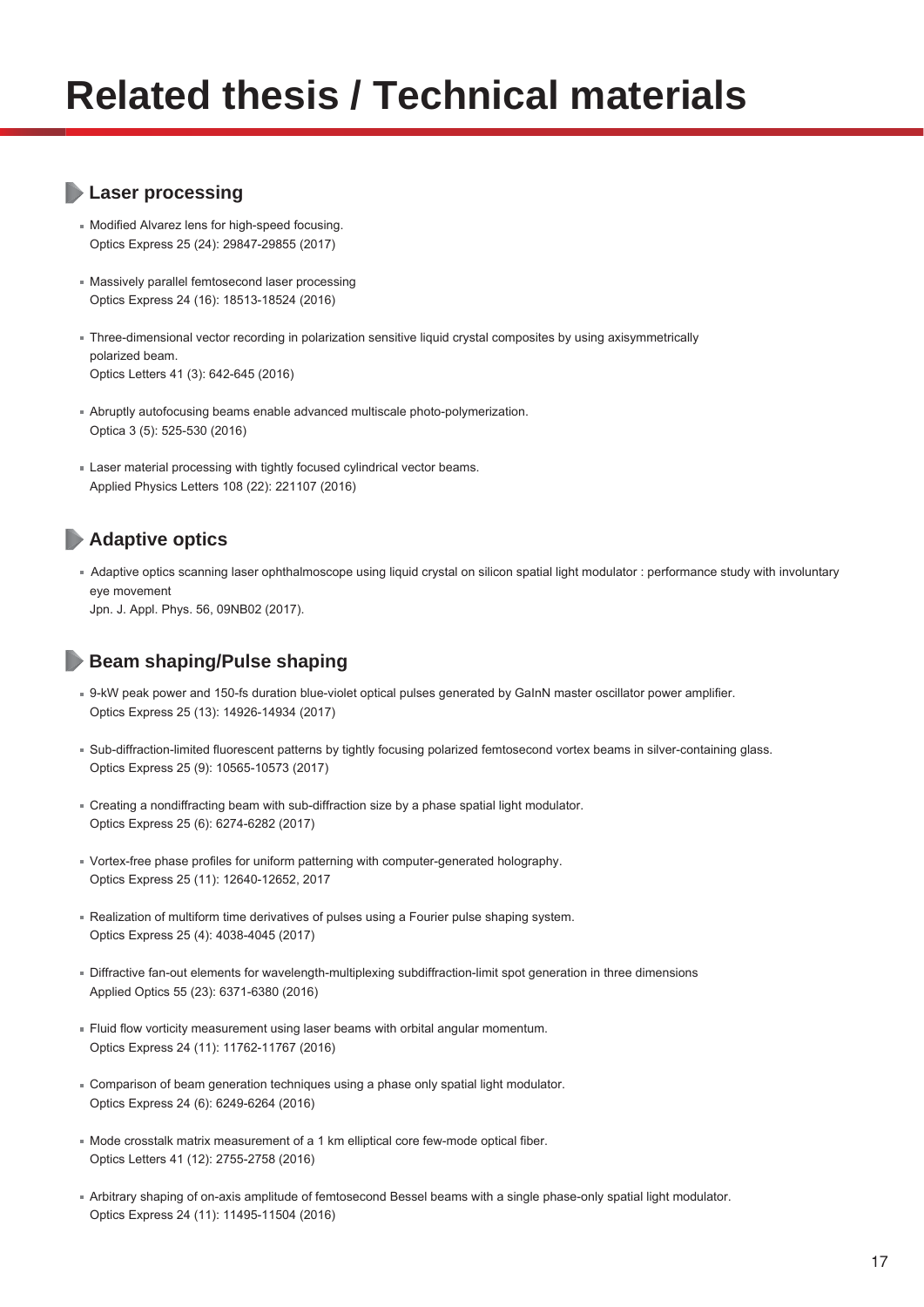- Mitigating self-action processes with chirp or binary phase shaping. Optics Letters 41 (1): 131-134 (2016)
- High-quality generation of a multispot pattern using a spatial light modulator with adaptive Optics Letters 37, 3135 (2012)

### **Microscopy applications**

- Raman imaging through a single multimode fiber. Optics Express 25 (12): 13782-13798 (2017)
- Transmission-matrix-based point-spread-function engineering through a complex medium Optica 4 (1): 54-59 (2017)
- Three-dimensional spatiotemporal focusing of holographic patterns. Nature Communications 7: 11928 (2016)
- Colored point spread function engineering for parallel confocal microscopy. Optics Express 24 (24): 27395-27402 (2016)
- Three-dimensional STED microscopy of aberrating tissue using dual adaptive optics. Optics Express 24 (8): 8862-8876 (2016)
- A V0 core neuronal circuit for inspiration. Nature Communications 8 (1): 544 (2017)
- An adaptive approach for uniform scanning in multifocal multiphoton microscopy with a spatial light modulator Optics Express 22 (1), 633-645 (2014).

### **Optical manipulation/others**

- Using back focal plane interferometry to probe the influence of Zernike aberrations in optical tweezers. Optics Letters 42 (15): 2968-2971 (2017)
- Vector assembly of colloids on monolayer substrates. Nature Communications 8: 15778 (2017)
- Cooperative Micromanipulation Using the Independent Actuation of Fifty Microrobots in Parallel. Scientific Reports 7 (1): 3278 (2017)
- Single-pixel digital holography with phase-encoded illumination. Optics Express 25 (5) 4975-4984 (2017)
- Single-shot incoherent digital holography using a dual-focusing lens with diffraction gratings. Optics Letters 42 (3): 383-386 (2017)
- Shaping of cylindrical and 3D ellipsoidal beams for electron photoinjector laser drivers. Applied Optics 55 (7): 1630-1635 (2016)
- Enhanced terahertz wave emission from air-plasma tailored by abruptly autofocusing laser beams. Optica 3 (6): 605-608 (2016)

A list of other related thesis is on the following website. http://www.hamamatsu.com/jp/en/community/lcos/publications/index.html